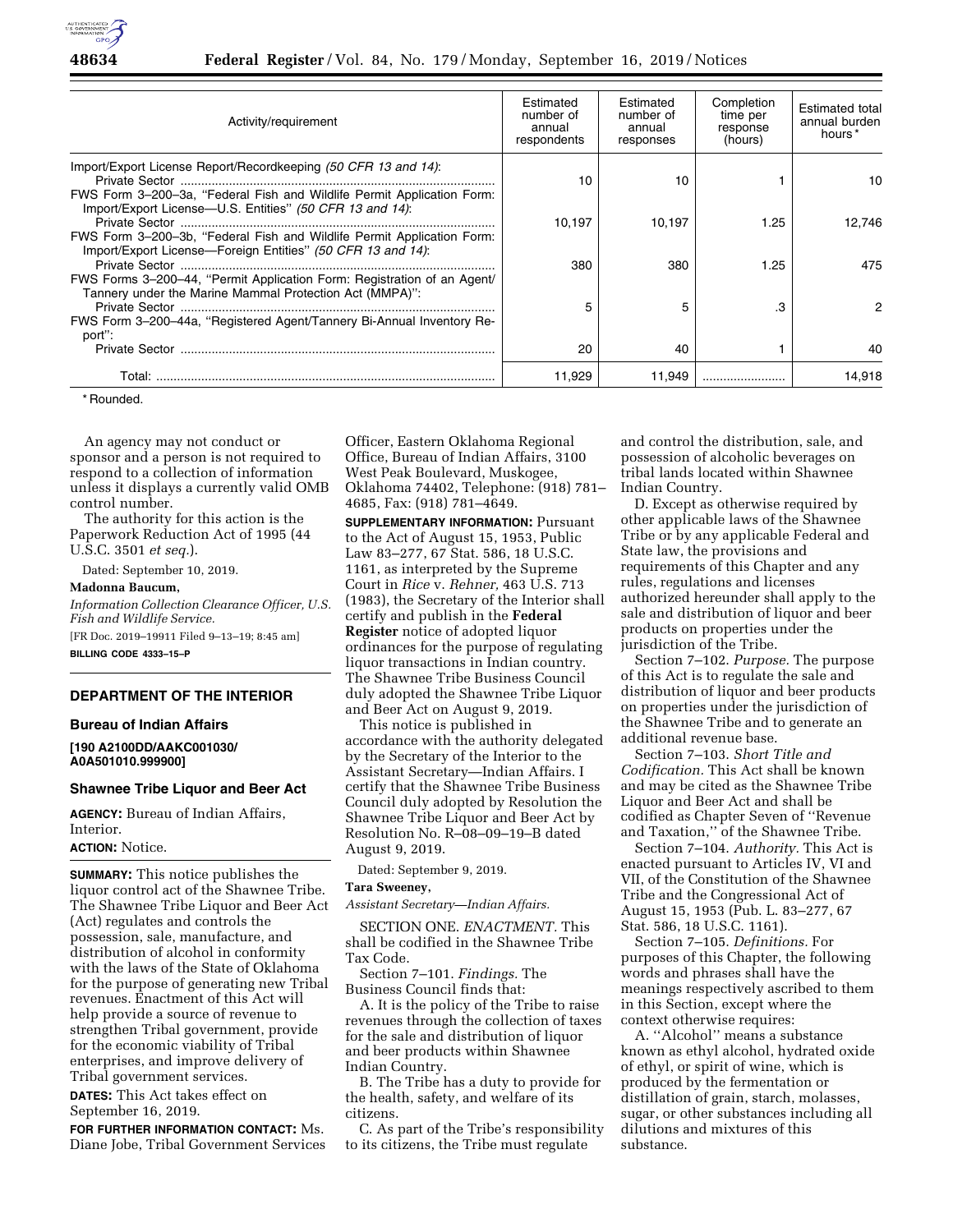B. ''Beer'' means any beverage of alcohol by volume and obtained by the alcoholic fermentation of an infusion or decoction of barley, or other grain, malt or similar products. ''Beer'' may or may not contain hops or other vegetable products. ''Beer'' includes, among other things, beer, ale, stout, lager beer, porter and other malt or brewed liquors, but does not include sake, known as Japanese rice wine.

C. ''Beer Outlet'' means retail sale business licensed by the Shawnee Tribe selling beer within the Shawnee Indian Country, including all related and associated facilities under the control of the Operator. Moreover, where an Operator's business is carried on as part of the operation of an entertainment or recreational facility, the ''Beer Outlet'' shall be deemed to include the entertainment or recreational facility and its associated areas.

D. ''Commission'' means the Tax Commission of the Shawnee Tribe.

E. ''Liquor'' means the four varieties of liquor commonly referred to as alcohol, spirits, wine and beer, and all fermented, spirituous, vinous or malt liquors or any other intoxicating liquid, solid, semi-solid or other substance patented or not, containing alcohol, spirits, wine or beer, and is intended for oral consumption.

F. ''Liquor Outlet'' means retail sale business licensed by the Shawnee Tribe selling liquor within the Shawnee Indian Country, including all related and associated facilities under the control of the Operator. Moreover, where an Operator's business is carried on as part of the operation of an entertainment or recreational facility, the ''Liquor Outlet'' shall be deemed to include the entertainment or recreational facility and its associated areas.

G. ''Tribe'' means the Shawnee Tribe as established under the Constitution of the Shawnee Tribe, and any agency, corporation, partnerships, component, or subdivisions of the Shawnee Tribe.

H. ''Business Council'' means the Shawnee Tribe Business Council as constituted by Article IV of the Constitution of the Shawnee Tribe.

I. ''Operator'' means a person twentyone (21) years of age or older who is properly licensed by the Commission to operate a Liquor and/or Beer Outlet.

J. ''Person'' shall have the meaning defined in Chapter One, Section 1–03 of this Title.

K. ''Sale'' means any transfer, exchange, or barter, in any manner or by any means whatsoever, for a consideration and includes and means all sales made by any person, whether as principal, proprietor or as an agent,

servant, or employee, association, partnership, or corporation of liquor or beer products.

L. "Wholesaler" means and includes any person doing any such acts or carrying on any such business or businesses that would require such person to obtain a Wholesaler's License or Licenses hereunder.

M. ''Wholesale price'' means the established price for which liquor or beer are sold to the Shawnee Tribe or any Operator by the manufacturer or distributor or other reduction.

Section 7–106. *Severability.* In the event that any provision or provisions of this Act are determined by a court of competent jurisdiction to be invalid for any reason, the remaining provisions of the Act shall be deemed severable from the provision or provisions determined to be invalid and shall remain in full force and effect as though the invalid provisions had never been part of the Act.

### **Subchapter 2. Prohibition and Conformity With the Laws of the State of Oklahoma**

Section 7–201. *General Prohibition.* It shall be unlawful to buy, sell, give away, consume, furnish, or possess any liquor or beer product containing alcohol for ingestion by human beings or to appear or be found in a place where liquor or beer products are sold and/or consumed, except as allowed for under this Act and the regulations promulgated hereunder.

Section 7–202. *Possession for Personal Use.* Possession of liquor or beer products for personal use by persons over the age of twenty-one (21) years shall, unless otherwise prohibited by Federal, State or Shawnee Tribe Law or Regulation, be lawful within the Shawnee Indian Country, so long as said liquor or beer product was lawfully purchased from an establishment duly licensed to sell said beverages, whether on or off the Shawnee Indian Country and consumed within a private residence or at a location or facility licensed for the public consumption of liquor or beer.

Section 7–203. *Conformity with the Laws of the State of Oklahoma.* Federal law prohibits the introduction, possession and sale of liquor in Indian Country (18 U.S.C. 1154 and other statutes), except when the same is in conformity both with laws of the State of Oklahoma and the Tribe (18 U.S.C. 1161). As such, compliance with this Act shall be in addition to and not a substitute for compliance with the laws of the State of Oklahoma. Operators acting pursuant to this Act shall comply with the State of Oklahoma's liquor and beer laws to the extent required by 18 U.S.C. 1161. However, the Tribe shall have the fullest jurisdiction allowed under the Federal laws over the sale of liquor and beer products, and related products or activities within Shawnee Indian Country.

#### **Subchapter 3. Licensing**

Section 7–301. *Licensing of Liquor and Beer Outlets.* The Commission is empowered to do the following duties:

A. Administer this Act by exercising general control, management and supervision of all liquor and beer sales, places of sales and sale outlets, as well as exercising all powers necessary to accomplish the purposes of this Act; and,

B. Adopt and enforce rules and regulations in furtherance of the purposes of this Act and in the performance of its administrative functions.

Section 7–302. *Business Council Approval of Liquor and/or Beer Outlet Locations.* 

A. Business Council Approval of Location. The Business Council shall approve all Liquor and/or Beer Outlet locations on Shawnee Indian Country by way of Tribal Resolution prior to the Commission issuing Licenses to said outlet locations.

B. Business Council Location Review. The Business Council may refuse to approve a Liquor and/or Beer Outlet location on the Shawnee Indian Country, pursuant to Section 7–302 of this Act, if the Business Council has reasonable cause to believe that:

1. The proximity of the Liquor and/or Beer Outlet has a detrimental effect upon a religious, cultural, social or governmental institution established or recognized by the Shawnee Tribe; or

2. The Liquor and/or Beer Outlet is within 100 feet of a residential area; or

3. The Business Council determines it is not in the best interest of the Tribe's health, safety or welfare; or

4. There is any other reason as provided for and by Shawnee Tribe law, custom or regulation.

Section 7–303. *Application for Liquor and/or Beer Outlet Licenses.* 

A. Application. Any person twentyone (21) years of age or older may apply to the Commission for a Liquor and/or Beer Outlet License.

B. Licensing Requirements. The person applying for said License must make a showing once a year and must satisfy the Commission that:

1. He/she is a person of good moral character;

2. He/she has never been convicted of violating any laws prohibiting the traffic in any spirituous, vinous, fermented or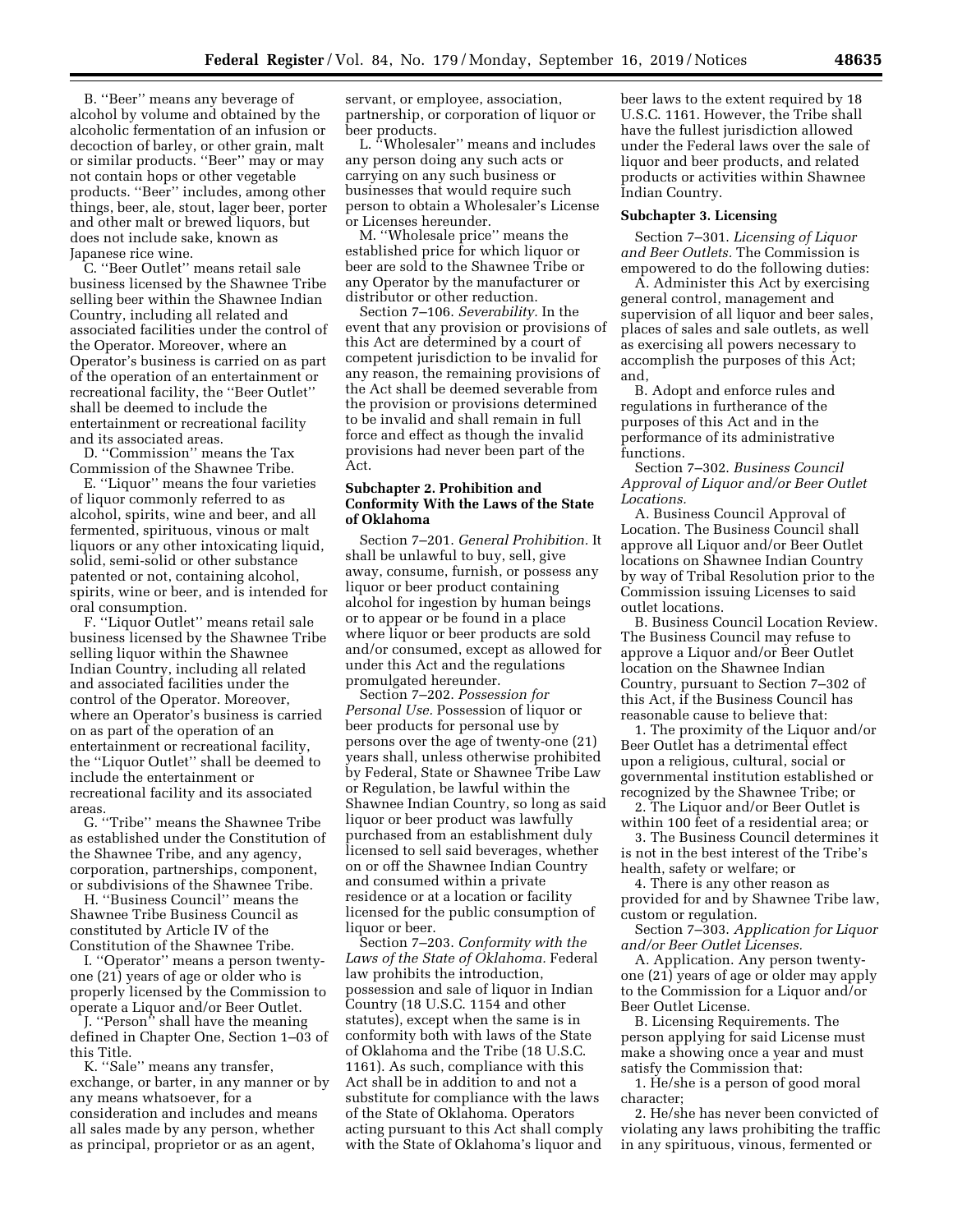malt liquors, or of the gaming laws of the Tribe, State of Oklahoma, any other Tribe or any State of the United States;

3. He/she has never violated the laws commonly called the ''Prohibition laws,'' as defined hereunder or under any subsequent regulations; and,

4. He/she has not had any permit or License to sell alcohol, beer or liquor as provided for in § 7–105 hereof revoked by any governmental authority within the previous one (1) year.

C. Processing Application. The Commission shall receive and process applications and be the official representative of the Tribe in all matters related to the receipt of applications, liquor and beer excise tax collections and any other related matters. If the Commission or its authorized representative is satisfied that the applicant is suitable and a responsible person, the Commission or his/her authorized representative may issue a License for the sale of liquor and/or beer products.

D. Application Fee. Each application shall be accompanied by an application fee to be set by regulations of the Commission.

E. Discretionary Licensing. Nothing herein shall be deemed to create a duty or requirement to issue a License. Issuance of a License is discretionary based upon the Commission's determination of the best interests of the Tribe. A License is a privilege, and not a property right, to sell liquor and/or beer products within the jurisdiction of the Shawnee Tribe at licensed locations, but not operate to confer on, vest in, or license any title, interest or estate in Shawnee Tribe real property.

F. Temporary or Emergency Licensing. An applicant for a Liquor and/or Beer Outlet License may apply for a ninety (90) day temporary or emergency License upon showing of good cause for such issuance pending determination upon the regular License application. Such applicant must show they have a valid similar license from another licensing jurisdiction and meet such other written conditions of the Commission as to ensure the health and safety of the public.

Section 7–304. *Liquor and/or Beer Outlet Licenses.* Upon approval of an application, the Commission shall issue the applicant a liquor and/or beer License (''License'') which shall be valid for one (1) year from the date of issuance. The License shall entitle the Operator to establish and maintain only the type of outlet permitted on the License. This License shall not be transferable. The Operator must properly and publicly display the License in its place of business. The

License shall be renewable at the discretion of the Commission; provided that the Operator submits an application form and application fee as provided for in Section 7–303. D. of this Act. Provided, a temporary or emergency License shall be valid for not more than ninety (90) days and may not be extended.

Section 7–305. *Other Business by Operator.* An Operator may conduct another business simultaneously with managing a Liquor and/or Beer Outlet; provided if such other business is in any manner affiliated or related to the Liquor and/or Beer Outlet and is not regulated by another entity of the Tribe it must be approved by the Commission prior to the initiation. Said other business may be conducted on same premise as a Liquor and/or Beer Outlet, but the Operator shall be required to maintain separate account books for the other business.

Section 7–306. *Revocation of Operator's License.* 

A. Failure of an Operator to abide by the requirements of this Act and any additional regulations or requirements imposed by the Commission shall constitute grounds for revocation of the Operator's License as well as enforcement of the penalties provided for in Section 7–701 of this Act.

B. Upon determining that any person licensed by the Tribe to sell liquor and/ or beer is for any reason no longer qualified to hold such License or reasonably appears to have violated any terms of this License or Shawnee Tribe regulations, including failure to pay taxes when due and owing, or have been found by any forum of competent jurisdiction, including the Commission, to have violated the terms of the Tribe's or the State of Oklahoma's license or of any provision of this Act, the Commission shall immediately serve written notice upon the Operator that he/she must show cause within ten (10) calendar days as to why his/her License should not be revoked or restricted. The notice shall state the grounds relied upon for the proposed revocation or restriction. *Provided,* the Commission may immediately, without notice, temporarily revoke or restrict a License if the Commission reasonably believes the public health, safety or welfare is threatened.

C. If the Operator fails to respond to the notice within ten (10) calendar days of service, the Commission may issue an Order revoking the License as the Commission deems appropriate, effective immediately. The Operator may within the ten (10) calendar day period file with the Commission a

written response and request for hearing before the Commission.

D. At the hearing, the Operator may present evidence and argument directed at the issue of whether or not the asserted grounds for the proposed revocation or restriction are in fact true, and whether such grounds justify the revocation or modifications of the License. The Tribe may present evidence as it deems appropriate.

E. The Commission, after considering all of the evidence and arguments, shall issue a written decision either upholding the License, revoking the License or imposing some lesser penalty (such as temporary suspension or fine), and such decision shall be final and conclusive with regard to the Commission. The Commission's fine may be in an amount not to exceed Five-Thousand Dollars (\$5,000) per incident and/or violation. *Provided,* each day of continuing violation after notice to cease by the Commission may be considered a separate violation.

F. The Commission's final decision may be appealed by the Operator to the Shawnee Tribal Court, or appropriate CFR Court, upon posting a bond with the Court Clerk in the amount of the Commission's final hearing assessment or ruling, in compliance with such rules and procedure as generally applicable to court proceedings. Provided, any findings of fact of the Commission are conclusive upon the Court unless clearly contrary to law. The purposes of the Court review are not to substitute the Court's finding of facts or opinion for the Commission's, but to guarantee due process of law. If the Court should rule for the appealing party, the Court may sustain, reverse or order a new hearing giving such guidance for the conduct of such as it deems necessary for a fair hearing. No damages or monies may be awarded against the Commission, the Commission or its staff, nor the Tribe, and its agents, officers and employees in such an action.

Section 7–307. *Discretionary Review.*  The Commission may refuse to grant a License for the sale of liquor and/or beer products, if the Commission has reasonable cause to believe that the License required by this Act has been obtained by fraud or misrepresentation. The Commission upon proof that said License was so obtained shall upon hearing revoke the same, and all funds paid therefore shall be forfeited.

#### **Subchapter 4. Liquor and Beer Sales and Transportation**

Section 7–401. *Sales by Liquor and Beer Wholesalers and Transport of*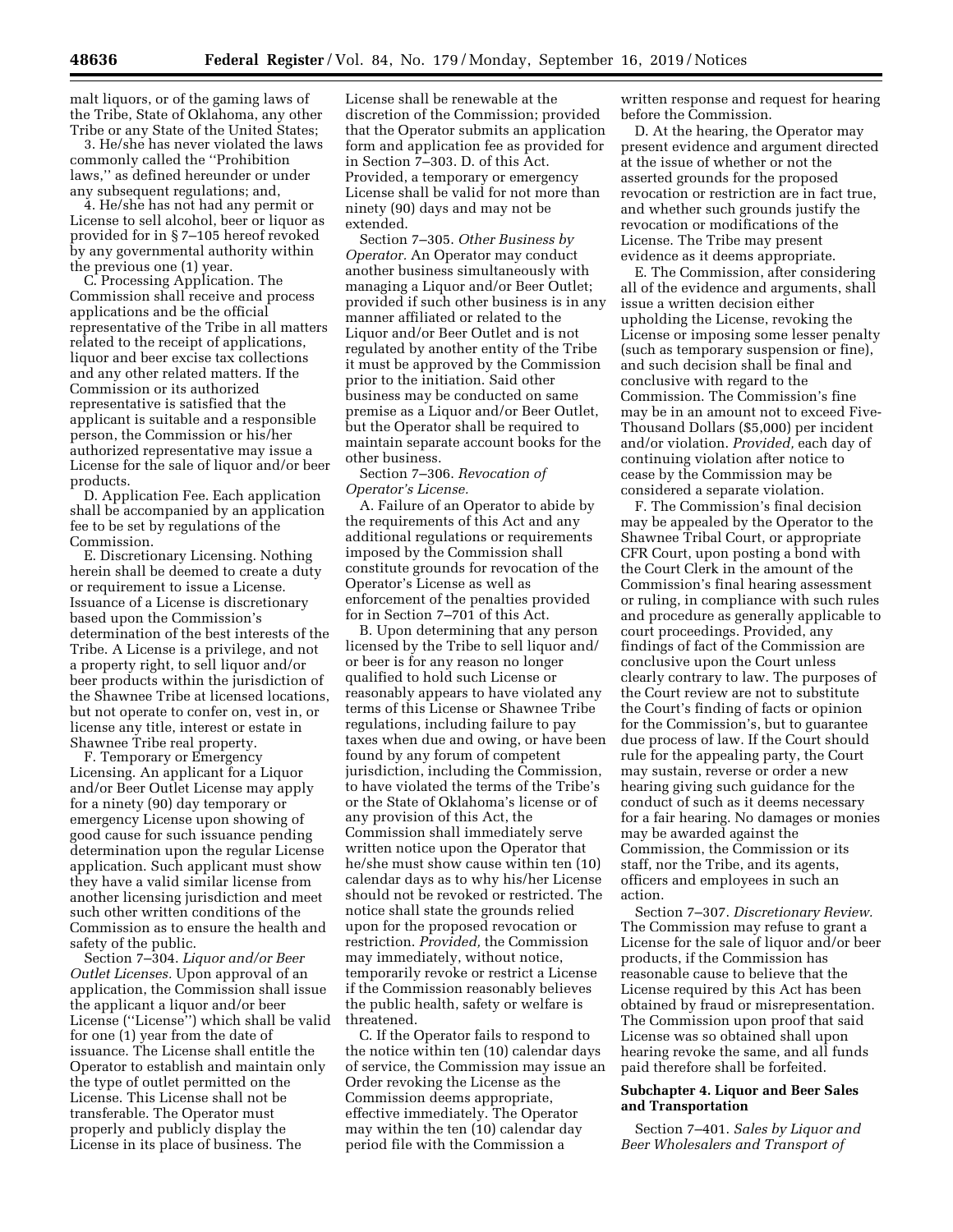*Liquor and Beer Upon Shawnee Indian Country.* 

A. Right of Commission to Scrutinize Suppliers. The Operator of any licensed outlet shall keep the Commission informed, in writing, of the identity of the suppliers and/or Wholesalers who supply or are expected to supply liquor and/or beer products to the outlet(s). The Commission may, at its discretion, limit or prohibit the purchase of said products from a supplier or Wholesaler for the following reasons: Non-payment of Shawnee Tribe taxes, bad business practices, or sale of unhealthy supplies. A ten (10) calendar day notice of stopping purchases (''Stop Purchase Order'') shall be given by the Commission whenever purchases from a supplier or Wholesaler are to be discontinued unless there is a health emergency, in which case the Stop Purchase Order may take effect immediately.

B. Freedom of Information from Suppliers/Wholesalers. Operators shall in their purchase of stock and in their business relations with suppliers and Wholesalers cooperate with and assist in the free flow of information and data to the Commission from suppliers and Wholesalers relating to the sales and business arrangements between suppliers and Operators. The Commission may, at his/her discretion, require the receipts from the suppliers of all invoices, bills of lading, billings or documentary receipts of sales to the Operators. All records shall be kept according to Section 7–402. G. of this Act.

Section 7–402. *Sales by Retail Operators; Wholesalers/Operators Records.* 

A. Commission Regulations. The Commission shall adopt regulations that shall supplement this Act and facilitate their enforcement. These regulations shall include prohibitions on sales to minors, where liquor and/or beer may be consumed, persons not allowed to purchase liquor and/or beer, hours and days when outlets may be open for business and any other appropriate matters and controls.

B. Sales to Minors. No person shall give, sell or otherwise supply any liquor and/or beer to any person under the age of twenty-one (21) years of age either for his or her own use or for the use of any other person.

C. Consumption of Liquor and/or Beer upon Licensed Premises. No Operator shall permit any person to open or consume liquor and/or beer on his/her premises and in his/her control unless the Commission allows the consumption of liquor and/or beer and identifies where liquor and/or beer may

be consumed on Shawnee Indian Country.

D. Conduct on Licensed Premises. 1. No Operator shall be disorderly, boisterous or intoxicated on the licensed premises or any public premises adjacent thereto which are under his/ her control, nor shall he/she permit disorderly, boisterous or intoxicated person to be thereon; nor shall he/she use or allow the use of profane or vulgar language thereon.

2. No Operator shall permit suggestive, lewd or obscene conduct or acts on his/her premises. For the purpose of this Section, suggestive, lewd or obscene conduct or acts shall be those conduct or acts identified as such by Federal, State of Oklahoma and/or the laws of the Tribe.

E. Employment of Minors. No person under the age of twenty-one (21) years of age shall be employed in any service in connection with the sale or handling of liquor or beer, either on a paid or voluntary basis.

F. Operator's Premises Open to Commission Inspection. The premises of all Operators, including vehicles used in connection with liquor and/or beer sales, shall be open during business hours and at all reasonable times to inspection by the Commission.

G. Wholesaler's/Operator's Records. The originals or copies of all sales slips, invoices and other memoranda covering all purchases of liquor and/or beer by the Operator or Wholesaler shall be kept on file in the retail premises of the Operator or Wholesaler purchasing the sales at least five (5) years after each purchase and shall be filed separately and kept apart from all other records, and as nearly as possible, shall be filed in consecutive order and each month's records kept separate so as to render the same readily available for inspection and checking. All cancelled checks, bank statements, and books of accounting, covering and involving the purchase of liquor and/or beer and all memoranda, if any, showing payment of money for liquor and/or beer other than by check shall be likewise preserved for availability for inspection and checking.

H. Records Confidential. All records of the Commission showing the purchase of liquor and/or beer by any individual or group shall be confidential and shall not be inspected except by the Commission or the Commission's representative, or the Tribe's Attorney or Attorney General, or upon order of the Shawnee Tribal Court, or appropriate CFR Court.

Section 7–403. *Transportation Through Shawnee Indian Country Not Affected.* Nothing herein shall pertain to the otherwise lawful transportation of

liquor and/or beer through the Shawnee Indian Country by persons remaining upon public roads and highways and where such beverages are not delivered, sold or offered for sale to anyone within the Shawnee Indian Country.

#### **Subchapter 5. Taxation and Audits**

Section 7–501. *Excise Tax Imposed Upon Distribution of Liquor and/or Beer and Use of Such Tax.* 

A. *General Taxation Authority.* The Commission shall have the authority to assess and collect tax on the sale of liquor and/or beer products to the purchaser or consumer. This tax shall be collected and paid to the Commission upon all liquor and/or beer products sold within the jurisdiction of the Tribe. The Business Council shall establish such a rate by resolution and may establish differing rates for any given class of merchandise, which shall be paid prior to the time of retail sale and delivery thereof.

B. *Added to Retail Price.* An excise tax to be set by the Business Council on the wholesale price shall be added to the retail selling price of liquor and/or beer products to be sold to the ultimate consumer or purchaser. All taxes paid pursuant to this Act shall be conclusively presumed to be direct taxes on the retail consumer precollected for the purpose of convenience and facility.

C. *Tax Stamp.* Within seventy-two (72) hours after receipt of any liquor and/or beer products by any Wholesaler or retailer subject to this Act, a Shawnee Tribe tax stamp shall be securely affixed thereto denoting the Shawnee Tribe tax thereon. Retailers or sellers of liquor and/or beer products within the Tribe's jurisdiction may buy and sell or have in their possession only liquor and/or beer products which have the Shawnee Tribe tax stamp affixed to each package.

D. *Use of Tax Revenue.* The excise tax imposed and levied hereunder shall be earmarked for expenditures as specified in Chapter One of this Title.

Section 7–502. *Audits and Inspections.* 

A. Inspections. All of the books and other business records of the Liquor and/or Beer Outlet shall be available for inspection and audit by the Commission or its authorized representative during normal business hours and at all other reasonable times, as may be requested by the Commission.

B. Bond for Excise Tax. The excise tax together with reports on forms to be supplied by the Commission shall be remitted to the Commission on a monthly basis unless otherwise specified in writing by the Commission. The Operator shall furnish a satisfactory